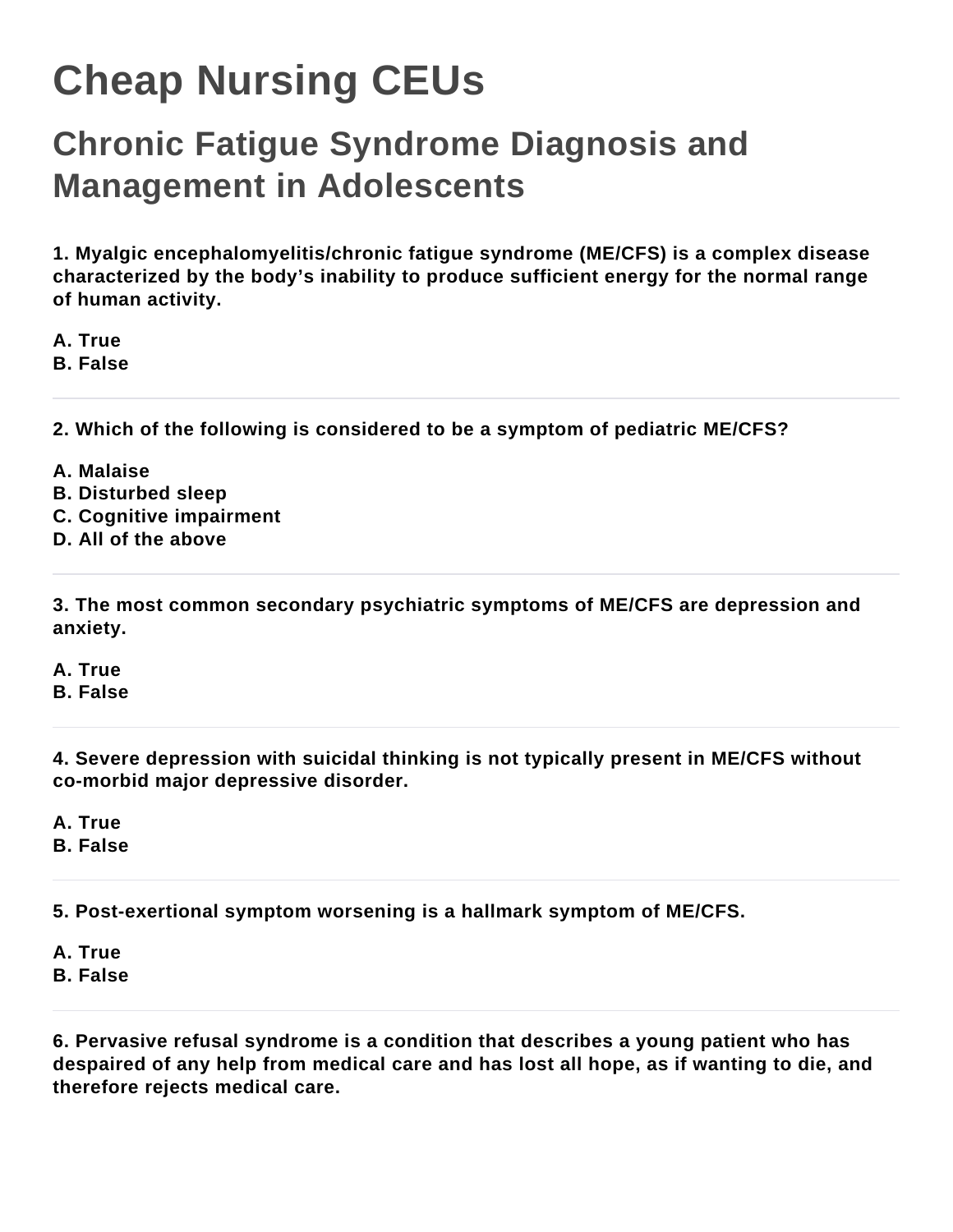**7. Which of the following statements is most accurate?**

**A. Somatoform disorders are psychiatric disorders that cause bodily symptoms which can be traced back to a physical cause.**

**B. Somatoform disorders are psychiatric disorders that cause bodily symptoms which cannot be traced back to a physical cause.**

**C. Somatoform disorders are psychiatric disorders that do not cause bodily symptoms. D. Somatoform disorders are psychiatric disorders that cause bodily symptoms which can be traced back to an illness.**

**8. The role of a health care professional in the management of ME/CFS should be to attempt to improve the daily function of the patient, expand activity and to support the patient and his or her family.**

**A. True B. False**

**9. Which of the following statements is most accurate?**

**A. Pediatric patients with ME/CFS typically respond to much higher than standard doses of medication; the dosage of medications should start high and be increased slowly.**

**B. Pediatric patients with ME/CFS respond to much lower than standard doses of medication; the dosage of medications should start low and be increased slowly. C. Pediatric patients with ME/CFS respond to much lower than standard doses of medication; the dosage of medications should start low and be increased rapidly. D. Pediatric patients with ME/CFS do not typically respond to medications.**

**10. ME/CFS patients may receive clonazepam to help them sleep. What is the usual adolescent dose of clonazepam for ME/CFS patients?**

**A. 0.5 – 1 mg at bedtime B. 5 mg at bedtime C. 10 mg at bedtime D. 25 mg at bedtime**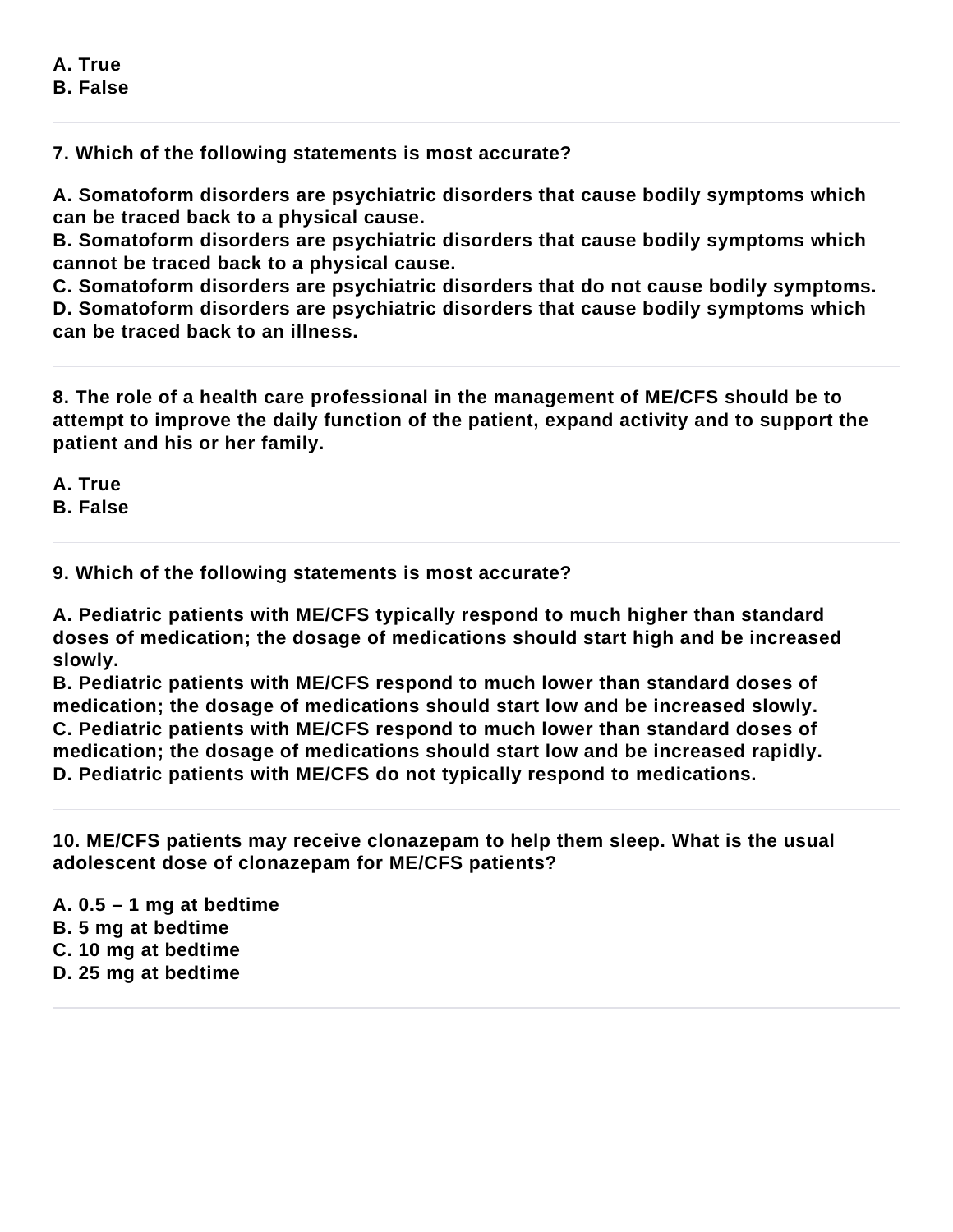**11. An adolescent patient with ME/CFS is initiated on amitriptyline therapy. The patient and the patient's family have several questions regarding the use of the amitriptyline therapy. Which of the following counseling points should be included in the health care professional's response to the patient's questions?**

**A. Amitriptyline does not typically cause lightheadedness.**

- **B. Amitriptyline does not typically cause fatigue.**
- **C. Amitriptyline can take 4 weeks to become effective.**
- **D. Amitriptyline is not useful for co-morbid fibromyalgia.**

**12. An adolescent patient is initiated on sertraline therapy. The patient and the patient's family have several questions regarding the use of the sertraline therapy. Which of the following counseling points should be included in the health care professional's response to the patient's questions?**

**A. Sertraline should be stopped suddenly if the patient experiences headaches.**

**B. Sertraline should be stopped suddenly if the patient experiences fatigue.**

**C. Sertraline should not be stopped suddenly. Patients should be weaned very gradually off sertraline.**

**D. Sertraline should not be stopped suddenly. Patients should be weaned very rapidly off sertraline.**

**13. Which of the following statements is most accurate?**

- **A. Gabapentin can cause somnolence and weight loss.**
- **B. Gabapentin can cause somnolence and weight gain.**
- **C. Gabapentin does not typically cause somnolence.**
- **D. The typical adolescent dosing interval for gabapentin is 6 times per day.**

**14. Guidelines for exercise in healthy, but sedentary young people are appropriate for patients with ME/CFS.**

- **A. True**
- **B. False**

**15. Cognitive impairment problems found in ME/CFS patients can be improved by which of the following?**

- **A. Pacing activities**
- **B. Performing mental work lying down**
- **C. Snacks and frequent drinks**
- **D. All of the above**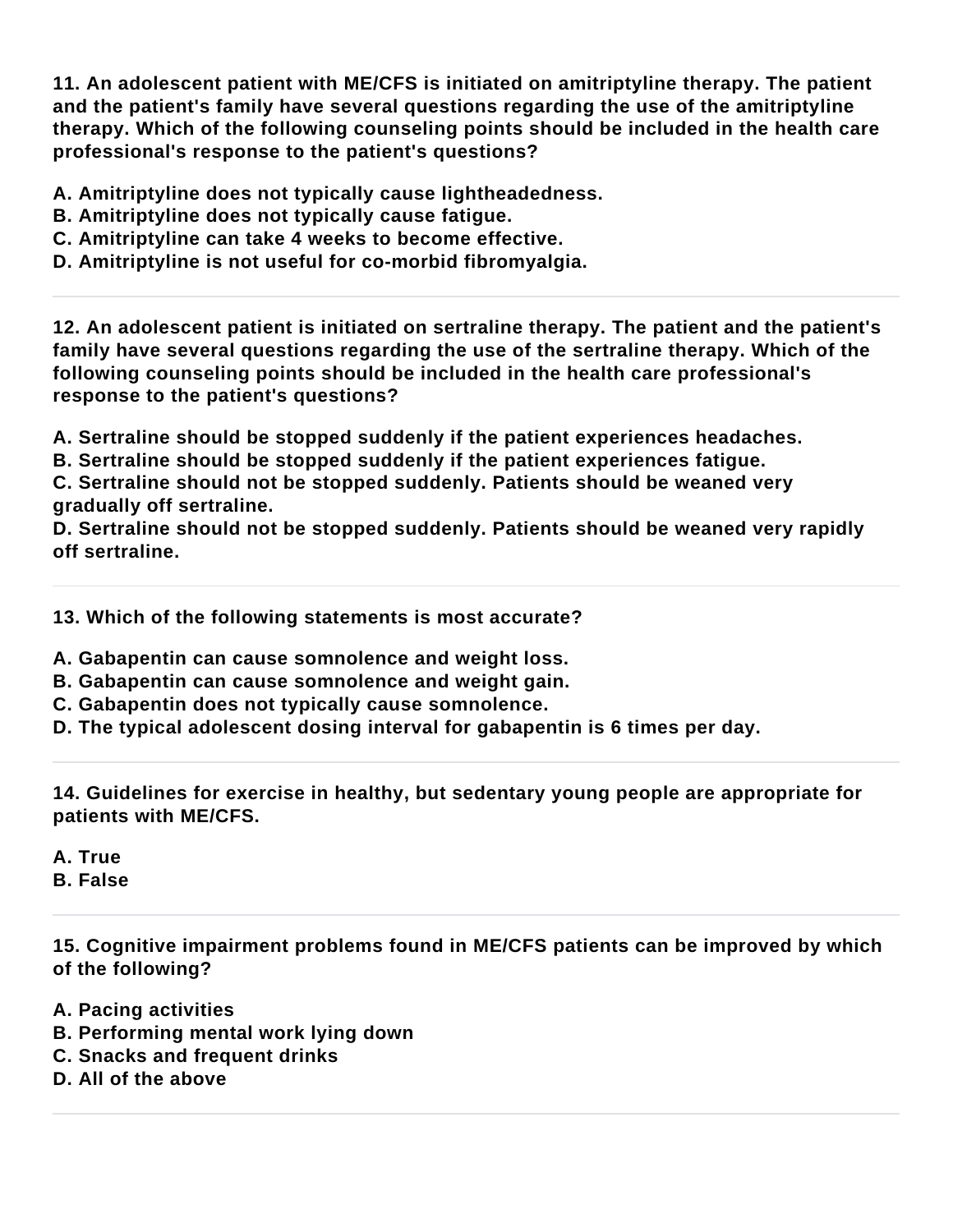**16. Many young people with ME/CFS experience a variety of gastrointestinal symptoms that can interfere with nutrition.**

**A. True B. False**

**17. Orthostatic symptoms associated with ME/CFS may include any of the following: increased fatigue, lightheadedness, white-outs or black-outs of the visual field, visual dimming, mental fog, headaches, nausea, pain, and/or shortness of breath.**

**A. True**

**B. False**

**18. Which of the following statements is most accurate?**

**A. Orthostatic hypotension is defined by a BP reduction of at least 20 mm Hg systolic or 10 mm Hg diastolic within the first 10 minutes of upright posture.**

**B. Orthostatic hypotension is defined by a BP reduction of at least 20 mm Hg systolic or 10 mm Hg diastolic within the first 3 minutes of upright posture.**

**C. Orthostatic hypotension is defined by a BP reduction of at least 40 mm Hg systolic or 10 mm Hg diastolic within the first 3 minutes of upright posture.**

**D. Orthostatic hypotension is defined by a BP reduction of at least 40 mm Hg systolic or 20 mm Hg diastolic within the first 3 minutes of upright posture.**

**19. Midodrine may be used to treat orthostatic intolerance (OI) in adolescent patients. What is the recommended starting dose for midodrine when used in adolescent patient populations?**

**A. 1 mg q 4 h while awake B. 1.5 mg q 4 h while awake C. 2.5 mg q 4 h while awake D. 5 mg q 4 h while awake**

**20. Oral sodium chloride may be used to treat orthostatic intolerance (OI) in adolescent patients. What is the recommended starting dose for oral sodium chloride when used in adolescent patient populations?**

**A. 1 mcg tablets with meals**

- **B. 1 mg tablets with meals**
- **C. 1 g tablets with meals**
- **D. 1.5 g tablets with meals**

**21. When treating orthostatic intolerance (OI) in adolescent patients, which of the**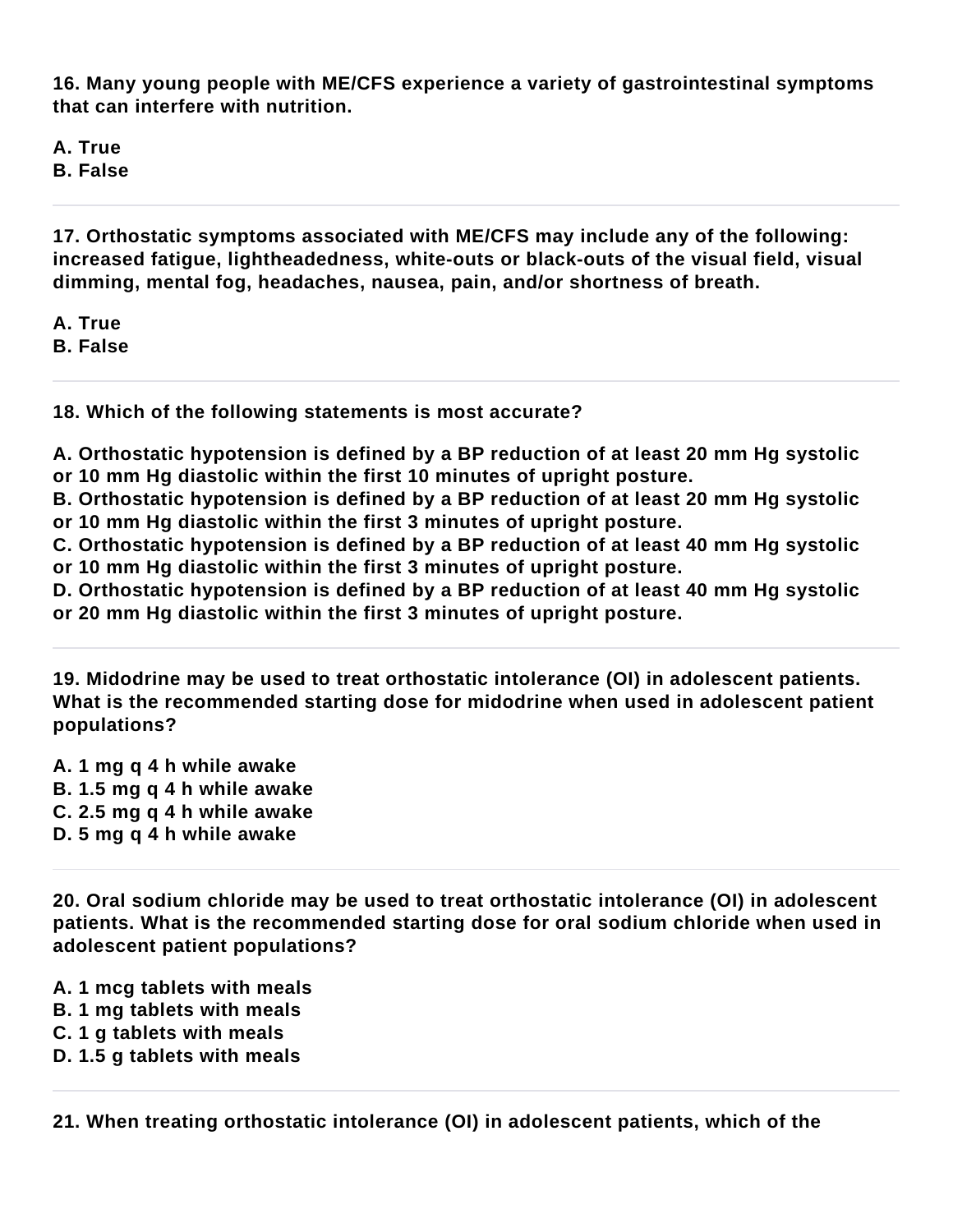**following medications is considered first-line therapy for those with prominent cognitive dysfunction?**

**A. Midodrine**

- **B. Methylphenidate**
- **C. Dextroamphetamine**
- **D. Propranolol**

**22. Allergies are more common in young patients with ME/CFS than in otherwise healthy young people.**

**A. True**

**B. False**

**23. Young people with ME/CFS often look ill but they do not typically appear noticeably pale.**

**A. True**

**B. False**

**24. Which of the following statements is most accurate?**

**A. Initial orthostatic hypotension (IOH) is characterized by a transient increase in BP immediately after standing, but resolving within 80 seconds.**

**B. Initial orthostatic hypotension (IOH) is characterized by a transient increase in BP immediately after standing, but resolving within 90 seconds.**

**C. Initial orthostatic hypotension (IOH) is characterized by a transient drop in BP immediately after standing, but resolving within 60 seconds.**

**D. Initial orthostatic hypotension (IOH) is characterized by a transient drop in BP immediately after standing, but resolving within 120 seconds.**

**25. Which of the following statements is most accurate?**

**A. The standing test for OI should begin with the subject standing with an automated BP cuff set to measure the patient's baseline HR and BP.**

**B. The standing test for OI should begin with the subject lying supine with an automated BP cuff set to measure the baseline HR and BP.**

**C. The standing test for OI should begin with the subject lying in the prone position with an automated BP cuff set to measure the patient's baseline patient's HR and BP. D. The standing test may not be used to test a patient for OI.**